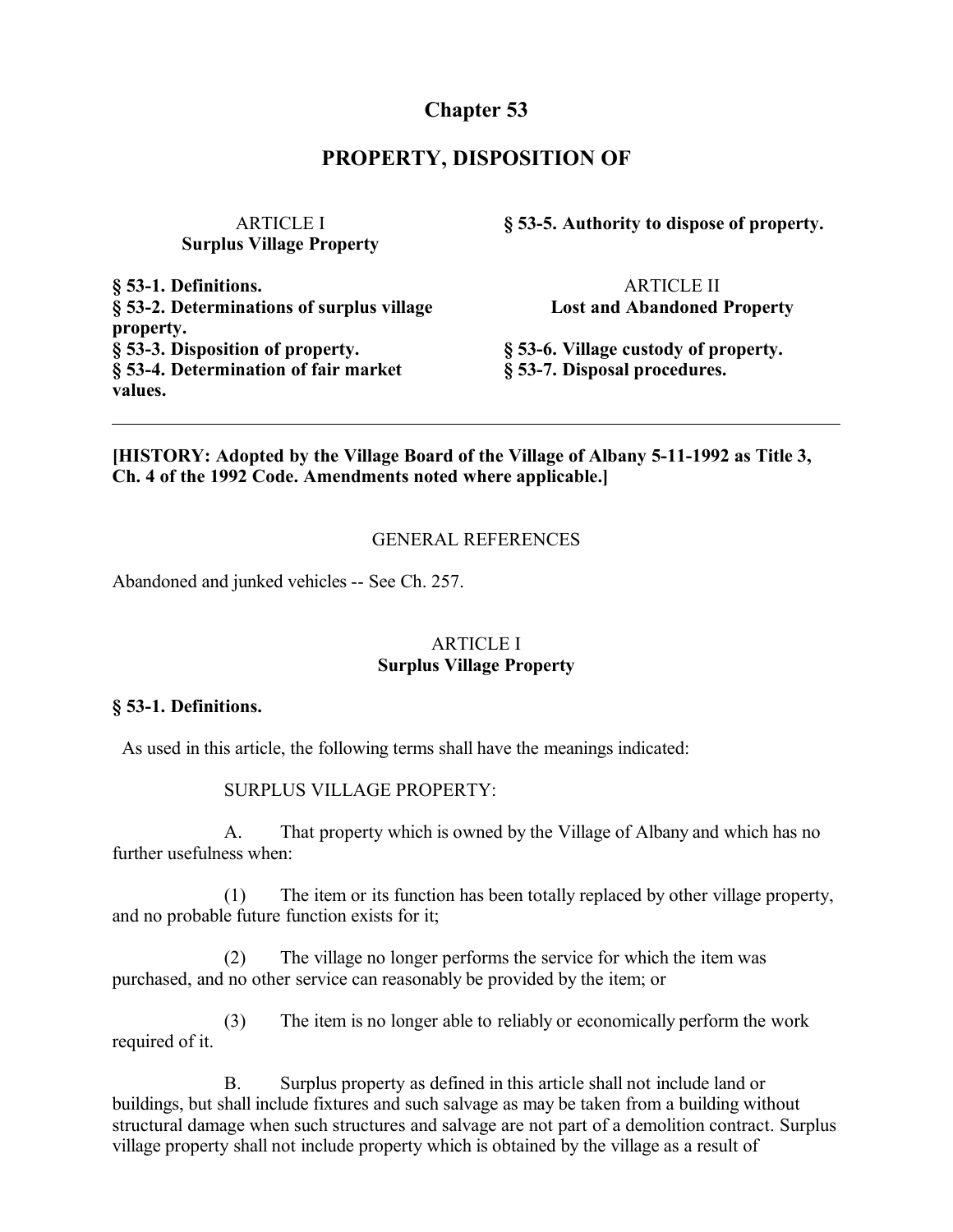abandonment or loss by the property's original owner. Surplus village property shall not include items of property which are traded in for newer items.

## **§ 53-2. Determinations of surplus village property.**

A. Whenever an item of village property is determined to be surplus village property on the basis that the village no longer performs the service for which the item was purchased, the Village Board shall determine whether or not the item is surplus village property.

B. Whenever the fair market value of the item is more than \$5,000, the Village Board shall determine whether or not the item is surplus village property.

# **§ 53-3. Disposition of property.**

A. Whenever the Village Board determines that an item of property is surplus village property, it shall dispose of such property as it determines.

B. Whenever the fair market value of an item is more than \$500 and the Village Board has determined, pursuant to the previous subsection, that the item is surplus village property, the department head responsible for the items shall dispose of the property by:

(1) Donation to a nonprofit organization within the village or to a governmental agency;

- (2) Public auction;
- (3) Sale by sealed bid; or
- (4) Negotiated sale.

C. In the event of a public auction or sale by sealed bid, the item will be sold in as-is condition to the person submitting the highest bid; provided, however, that a lower bid submitted by a nonprofit organization or governmental agency may be accepted by the Village Board. The department head responsible for the item shall determine the time in which the successful bidder must remove the item. In the event that the item is not removed within that time, the item shall revert to the city, and the amount of the bid shall be forfeited to the village. In the event that no bids are received, the item shall be disposed of as directed by the Village Board.

D. No public auction or awarding of bids shall occur under this article unless a description of the item to be sold and an advance notice of the time and place for such auction or bid submission is first published as a Class 2 notice in the official village newspaper.

E. Whenever the fair market value of an item is \$500 or less and the Village Board has determined, pursuant to this section, that it is surplus village property, the item shall be either disposed of as set forth in Subsection B above or destroyed.

# **§ 53-4. Determination of fair market values.**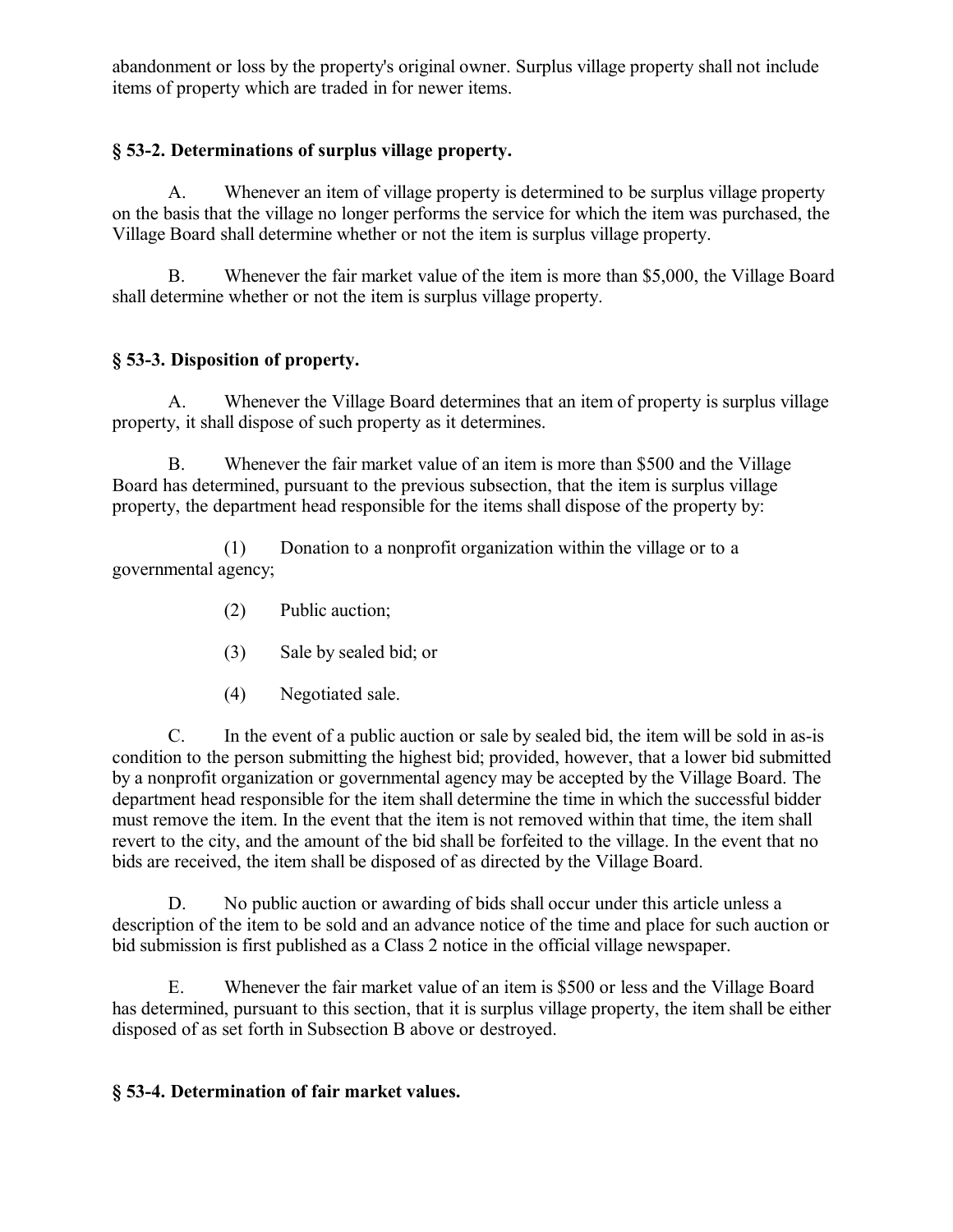Whenever this article requires a determination of the fair market value of an item of property, that determination shall be made by the department head responsible for the property, whose decision shall be final.

## **§ 53-5. Authority to dispose of property.**

A. Except for library materials used by the public library for lending purposes, only the Village Board may dispose of village property which is not surplus village property.

B. Whenever this article provides for an auction or other disposition of any property, the Village Board shall be authorized to hire an auctioneer or take such other action as is necessary to properly dispose of the property; provided, however, that the fees of such auctioneer and all such costs, other than those for village labor and the use of village property, do not exceed the payment received by the village from the auction or sale of the property.

### ARTICLE II **Lost and Abandoned Property**

## **§ 53-6. Village custody of property.**

A. Property which appears to be lost or abandoned, discovered by officers or turned in to the Chief of Police by citizens shall be disposed of according to this article.

B. Lost and abandoned property will be examined by the Chief of Police for identifiable marks in an attempt to determine the owner. If identifying marks are present, they shall be used by the Chief of Police to attempt to contact the owner to return the property. If no identifying marks are present, the property shall be taken into custody by the Chief of Police.

C. No village employee shall keep for his or her own use property found in the course of duty, nor take possession of property during off-duty hours when the discovery was made while on duty.

D. The Chief of Police shall permit citizens to claim lost property if they can provide sufficient proof that they are rightful owners.

E. No village employee shall receive any lost, stolen, abandoned or other unclaimed property from the Chief of Police unless that person receives a written receipt signed by the Chief of Police, a copy of which shall remain with the Village Clerk-Treasurer.

## **§ 53-7. Disposal procedures.**

A. Classes of property. All property which has been abandoned, lost or remained unclaimed for a period of 30 days after the taking of possession of the same by the village shall be disposed of as follows, except that if the property is usable for village operations, the property need not be sold at auction, but may become the property of the village:

(1) Vehicles. Vehicles shall be disposed of as set forth in the applicable provisions of Chapter 257, Vehicles and Appliances, Abandoned and Junked.